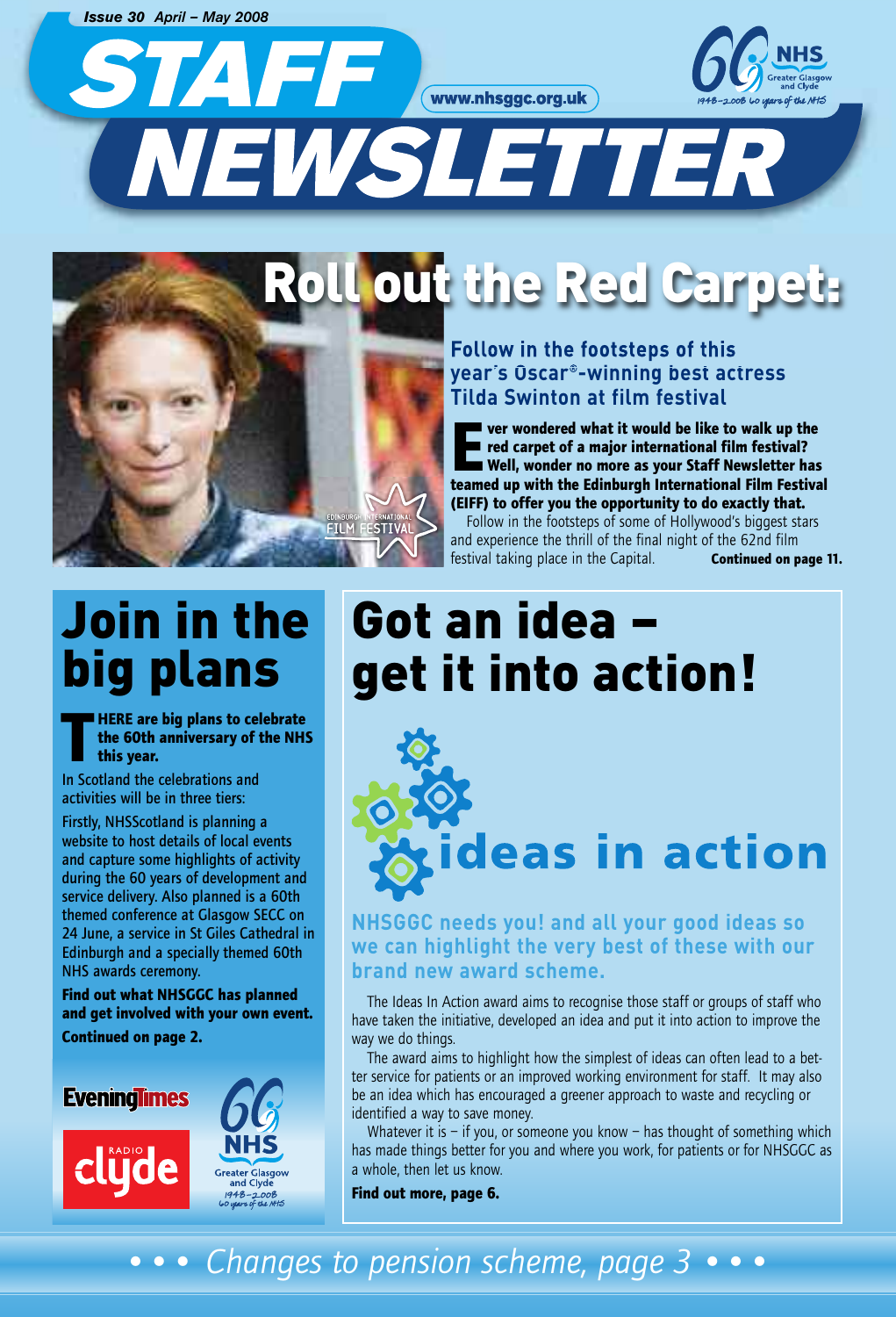# Join the big plans

### **Greater Glasgow and Clyde has ambitious plans along with media<br>partners Radio Clyde and Evening Times to create an NHSGGC<br>"archive website" dipping into the rich photographic files of the partners Radio Clyde and Evening Times to create an NHSGGC "archive website" dipping into the rich photographic files of the newspaper and our own archives.**

We will also produce a special 32-page Health News anniversary edition and a series of other linked publications aimed at promoting health in the run up to the anniversary date of 5 July. On the big day itself a large-scale event will take place in the Royal Concert Hall, Glasgow highlighting the proud past, the bold future and some examples of milestones in our development. Following the event we also plan to produce a special 60th anniversary edition of Staff Newsletter which will feature news and views from the big day as well as well as feedback from your local events.

In conjunction with the Evening Times and Radio Clyde we expect one highlight to be a local awards ceremony recognising staff and volunteers. The public, via the Evening Times and our website, will be asked to nominate NHS staff or volunteers for special recognition. Staff are also invited to nominate individuals or teams of staff or volunteers. You can send your nominations to: nhsdiamonds@ggc.scot.nhs.uk

Locally, throughout NHSGGC teams of community staff, site based hospital teams and individuals are planning all sorts of local events to help celebrate and recognise the worth and values of the NHS in this Diamond Jubilee Year. Send details of anything you have planned to: anniversaryevents@ggc.scot.nhs.uk

Our media partners at Radio Clyde and the Evening Times are fully onboard to help promote and give editorial coverage to what's going on at local levels whether it's a coffee morn-

ing, open day, sponsored run, or a dance.

The NHSGGC website will host details of all local events and we'll also ensure our media partners are made aware of them too.

What's more, we will link in with the NHSScotland website to make sure all that's going on in Greater Glasgow and Clyde is highlighted nationally.

You will hopefully have noticed the new 60th NHSGGC logo on StaffNet and our website already. Our key publications Health News and Staff Newsletter will now feature the 60th NHSGGC logo for the rest of 2008. Any staff wishing to use the logo for other publications, leaflets, banners etc can download PDF versions from StaffNet under Info Centre > logos and templates.

**For further info and regular updates check the 60th anniversary sections on StaffNet or our website.**

# StaffNet update

**Almost 500 staff have now been trained to post information on StaffNet - the NHSGGC intranet. If you would like to find out v<br>responsible for updating information for your service or under StaffNet - the NHSGGC intranet. If you would like to find out who is responsible for updating information for your service or undertake training to become an intranet author contact Sarah Jane McCready tel: 0141 211 0347 or email: sarahjane.mccready@ggc.scot.nhs.uk**

Work is also underway to redesign StaffNet to improve its overall look and make it easier to use. Intranet Project Manager Sarah Jane McCready explained: "We've achieved a great deal over the last year however we are keen to build on this success by improving the design of the intranet and training even more staff to ensure there are authors for all of our services and departments."



#### NHSGGC Board Meeting **15 April, Dalian House,**

**Glasgow**

The next Board meeting takes place at Dalian House on Tuesday 15 April at 9.30am.

### Better Health, Better Care – The Scottish Government's plan for a Healthier Scotland

**22 April, Venue to be confirmed Edinburgh**

Chaired by writer and broadcaster Pennie Taylor with keynote speakers including the Cabinet Secretary for Health and Wellbeing.

**For further information, tel: 0131 272 2133 or email: health@holyrood.com**

#### Mental Health & Child Protection **24 April,**

**Campanile Hotel,**

**Glasgow** A conference chaired by NHSGGC Child Protection Unit.

**For further information contact Lee Ramsay, tel: 0141 201 9253 or email: lee.ramsay@ggc.scot.nhs.uk**

### Depression – The Way Forward **25 April,**

**Kelvin Conference Centre,**

**University of Glasgow**

This conference sets out to address the management of depression in the 21st century. It will bring together experts in the field from psychiatry and primary care, both north and south of the border to address a series of vital issues.

**For further information contact Christine Fitzpatrick, tel: 0141 330 8300 or email: cf48h@clinmed.gla.ac.uk**

### Making It Work 3:

### Shifting the Balance – New Roles and New Models of Care

**12 & 13 May,**

**The MacDonald Aviemore Highland Resort, Aviemore**

This international health conference encourages health professionals to meet the challenges of role change and new ways of working, in response to changing population demographics and health needs. This conference will explore shifting the balance of care, new roles and new models of care, with a keen focus on future proofing of health services.

**For further information contact Ruth Cleland, tel: 01463 704781 or Helen Bryers, tel: 01463 717123.**

### **Eveninglimes**

**Greater Glasgow** and Clyde 1948–2008<br>Lo ujars of the NHS

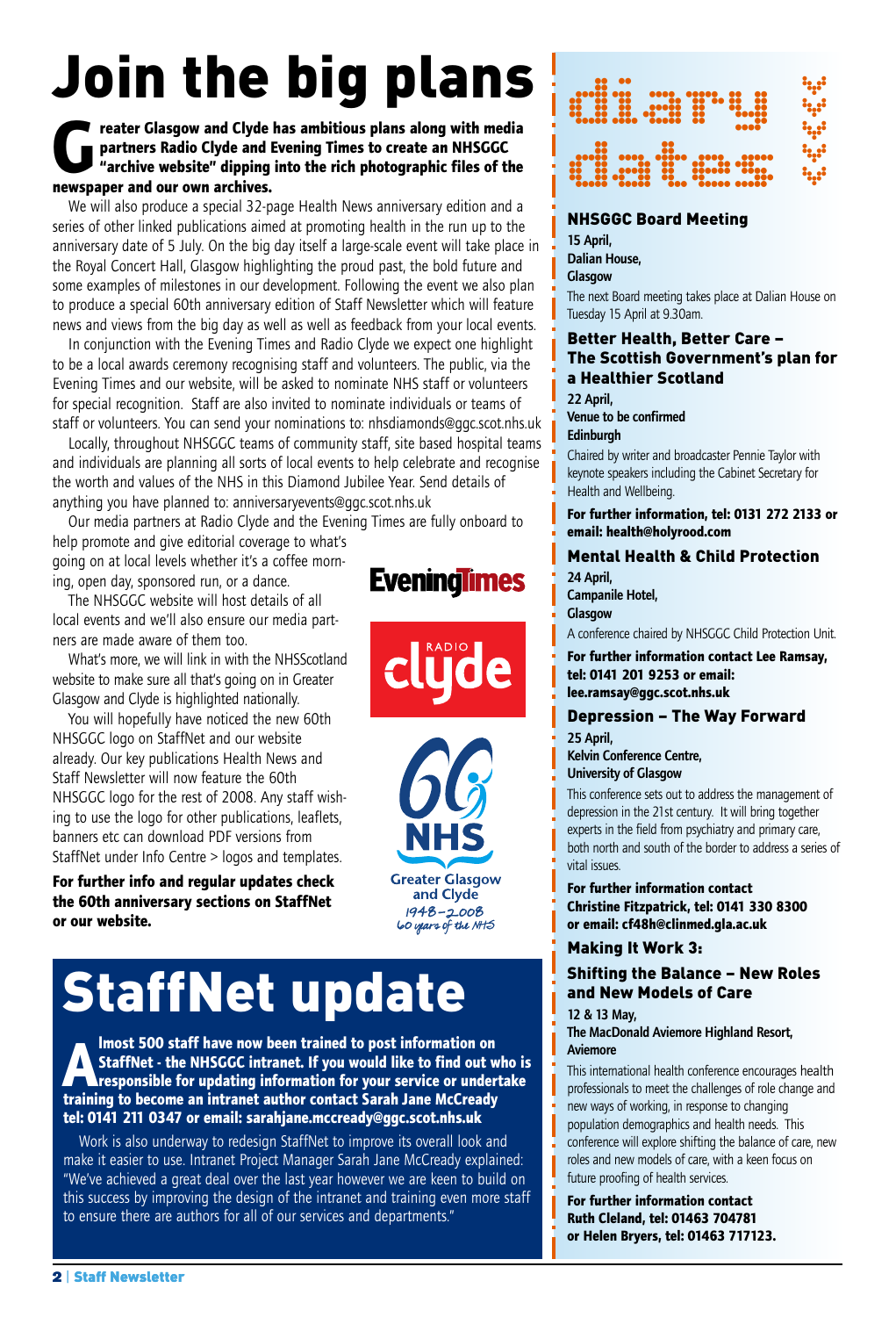# Changes to pension scheme

cases).

retirement

• more flexibility in the run up to

• earnings caps will be removed for service from 1 April 2008 There will continue to be a 1/80th final salary scheme and your pension will be calculated on your highest pensionable rate in the last three years of paying into the scheme. The normal pension age will remain at 60 (or 55 for special

**New pension scheme**

A new pension scheme will now be offered to any new staff who choose to join up from the beginning of this month. The key features of this scheme are: • normal pension age of 65

• pension benefits based on final salary • higher accrual rate of pension of 1/60th final salary • partner pensions for full service

**NHSScotland provides a high quality pension scheme for its staff. Additional improve quality pension scheme for all its staff. Additional improvements to the current scheme, which applies to existing members or anyone who joins before 1 April this year, have been introduced to make it an even more attractive benefit for staff.**

### **Improvements to the current scheme:**

- a new option for members to "top up" their tax free lump sum to up to 25% of their total pension fund
- partner pensions for eligible unmarried partners
- opportunity for paying into the pension scheme for a total of 45 years regardless of age
- a new option for topping up pension which will replace added years
- multiple nominations for death benefits

### **Changes to contribution rates**

From 1 April 2008 members' contributions for both schemes will be based on whole time pensionable earnings as set out in the table below. (NB for the first year of operation the contribution tier will be based on pensionable earnings received in 2007/2008 and will not be adjusted during the financial year.) There is no change to the employer rate which remains at 14%.

| <b>Annual Pensionable Pay</b><br><b>(Full time equivalent)</b> | <b>Current</b><br><b>Contribution</b> | <b>New</b><br><b>Contribution</b> |
|----------------------------------------------------------------|---------------------------------------|-----------------------------------|
| Up to £19,682                                                  | 5% (manuals)<br>or $6\%$              | 5%                                |
| £19,683 - £65,002<br>[Linked to AfC pay point 17]              | 5% (manuals)<br>6%                    | 6.5%                              |
| £65,003 - £99,999<br>(Linked to AfC pay point 49)              | 6%                                    | 7.5%                              |
| £100,000 plus                                                  | 6%                                    | 8.5%                              |

- no automatic lump sum but able to choose to exchange up to 25% of pension fund as a tax free lump sum payment
- final salary will be based on the average of the best three years earnings in the last 10 years before retirement
- ability to take part pension and continue working whilst accruing further pension

### **Choosing your scheme**

Members of the current pension scheme can choose to transfer to the new pension scheme on the basis that they will take all of their service with them.

By early 2009, a choice exercise will take place when all members of the current scheme will be provided with the information necessary to make an informed decision.

While neither NHS employers nor the Scottish Public Pensions Agency (SPPA) can give financial advice to employees, staff benefits via the Financial Planning Clinic will be able to offer independent financial advice to those who want it.

Members with deferred benefits in the current scheme who return to NHS employment on or before 30 September 2008 will rejoin the current scheme as amended.

Those returning from 1 October 2008 after a break in their NHS employment of less than five years will also be able to choose to remain in the current pension scheme or join the new pension scheme.

**For more information on pensions and the changes outlined above, visit: www.sppa.gov.uk**

### Green Light for Southern General Maternity

**Glasgow City Council has**<br>**Glasgow approved plans to extend and refurbish the Southern General approved plans to extend and refurbish the Southern General Maternity Unit, marking the latest milestone of an ambitious strategy to redesign maternity services across the city.**

The plans, which have now been submitted to the Scottish Government for final approval, include a major new three-storey extension that will increase existing capacity and create links with the planned new children's hospital. Other key features include a new labour suite, state-of-the-art intensive care services and two new obstetric theatres. Existing facilities will also be completely refurbished to provide modern, attractive accommodation for day care, assessment and early pregnancy advisory services.

Over the last few months, estates staff have co-ordinated a programme of work to

prepare for the new building. This has included the demolition of ward 40 and piling work to prepare the foundations. Building work on the new extension is expected to start in April 2008 and will be completed by the end of 2009.

Director of Women's and Children's Services Rosslyn Crocket said: "This planning approval not only gives the green light for a state-of-the-art facility for mothers and babies in Glasgow, but also the creation of a national centre which will treat women and babies from across Scotland.

"Clinical staff from all the relevant specialties have been closely involved in developing the plans over the last few years and we are confident that these new arrangements will deliver the best possible care for mothers and babies.

"Redeveloping and extending what we already have minimises the disruption for

staff and allows us to carry on caring for women and children throughout the construction phase. When the upgrade is completed by the end of next year, services will transfer from The Queen Mother's Hospital to the Southern General and the Princess Royal Maternity hospitals. This will allow The Queen Mother's Hospital to close as planned and complete the move from three Glasgow maternity units to two."

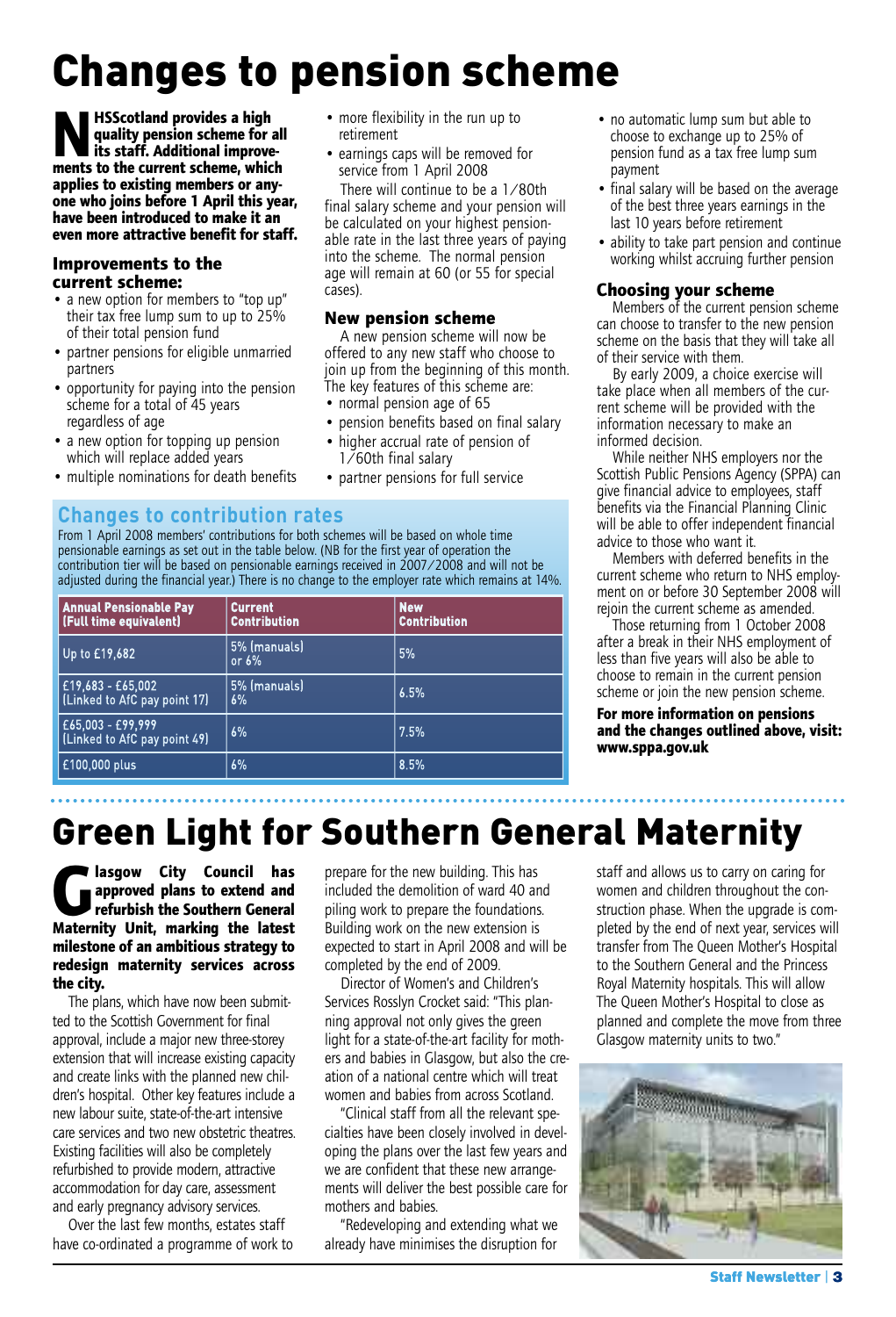# Meet the customer services team

**As part of the re-organisation of the procurement department a dedicated customer services team based at Glasgow Royal Infirmary has been set-up at the department's central office. The team will deal with all enquiries from staff regarding supply of products across Glasgow.**

When the centralised department was created it was recognised that, as most sites would no longer have a locally based procurement team, there was a real need to create excellent communication links to the central team.

The customer services team will answer all calls, faxes and e-mails sent to them. They will try and resolve immediately any simple issues and will allocate more complex issues to the appropriate member of the department. They'll also make sure the query is dealt with and the member of staff is contacted with an answer. To help with this, better telephone and new IT systems have been installed, additional resource allocated and the offices redesigned.

Team Supervisor Grace Hill explained: "There is a high use of this service by staff covering enquiries ranging from missing goods to advice on using the purchasing systems. We've a good team who always try their best to sort out the enquiry as quickly as possible."



**The contact details for the customer services team are: Sarah Gardner Gloria McCulloch Carolyn Hughes Tel: 0141 211 4889 0141 232 0831 0141 211 0535 Fax: 0141 211 5187 E-mail: ProcurementCustomersServices@northglasgow.scot.nhs.uk**

## Feedback from questionnaire

**I n our last issue we asked you to give us your feedback on Staff Newsletter – how you accessed it? if you had problems getting a copy and so forth. We also wanted to know about what you wanted to see in the magazine and what you thought about the news and features we include.**

We are currently looking at changes to the magazine and how we distribute it across the organisation as delivering copies to 44,000 members of staff is no easy task relying on the services of facilities and porters on many sites.

The good news is that according to what you've told us the majority of you who responded found our current style "easy to handle with the right amount of good/useful information" and liked that it was "simple to read".

Some of you found that the layout was easy to read online but we also had comments that sometimes there was too much text so pages looked cluttered so that is something we will take on board in future issues.

Nearly everyone who responded said Staff Newsletter was a good source of information which pointed you in the right direction for more details if you needed them. You also liked finding out what was happening in other parts of the organisation and felt that it kept you informed with what's going on elsewhere. "Gives a BIG-GER picture of what is going on across NHSGGC" was one comment.

As for what you wanted to see more of – well, more competitions was quite popular and we do aim to bring you at least one in each issue. You also wanted more people

stories and to find out more about awards and achievements of people who work in the organisation so let us know if you've entered for or won any awards lately and we'll be delighted to feature you.

With the launch of our new Ideas in Action awards, there should be plenty of scope. Find out more about the awards on page 6.

Thank you to all of you who took the time to let us know your thoughts and in the coming months there will be changes to Staff Newsletter both in its paper format and online which we hope you will take a look at it. We do welcome your input and this is YOUR Staff Newsletter so let us know what you think, email: staffnewsletter@ggc.scot.nhs.uk

The winner of the Stevenson Sharpe £250 for filling in the questionnaire is Carol Young.

### Modernising laboratory services

#### **Our laboratories modernisation programme continues with news that funding of £11 million has been secured for the refurbishment of the University Tower Building at Glasgow Royal Infirmary.**

Once complete, the newly refurbished building will house Microbiology for the East and North of the city, Virology and Microbiology reference laboratories.

This is the next stage of a programme which has already seen the completion of a new three-storey laboratory building at Gartnavel General Hospital providing Immunology for the West of Scotland.

A Tissue Typing (TT) laboratory, which undertakes highly specialised analytical and interpretive diagnostic services in key areas and cross matching services in support of renal transplantation, has also been developed.

In addition, a pan-Scotland TT and cross matching service in support of cardiac transplantation and a West of Scotland TT and cross matching service in support of pancreas transplantation are in place.

The laboratory at Gartnavel is also home to haematology, blood transfusion and haematoncology as well as the Paul O-Gorman Leukaemia Research Centre – a joint collaboration between NHSGGC and the University of Glasgow.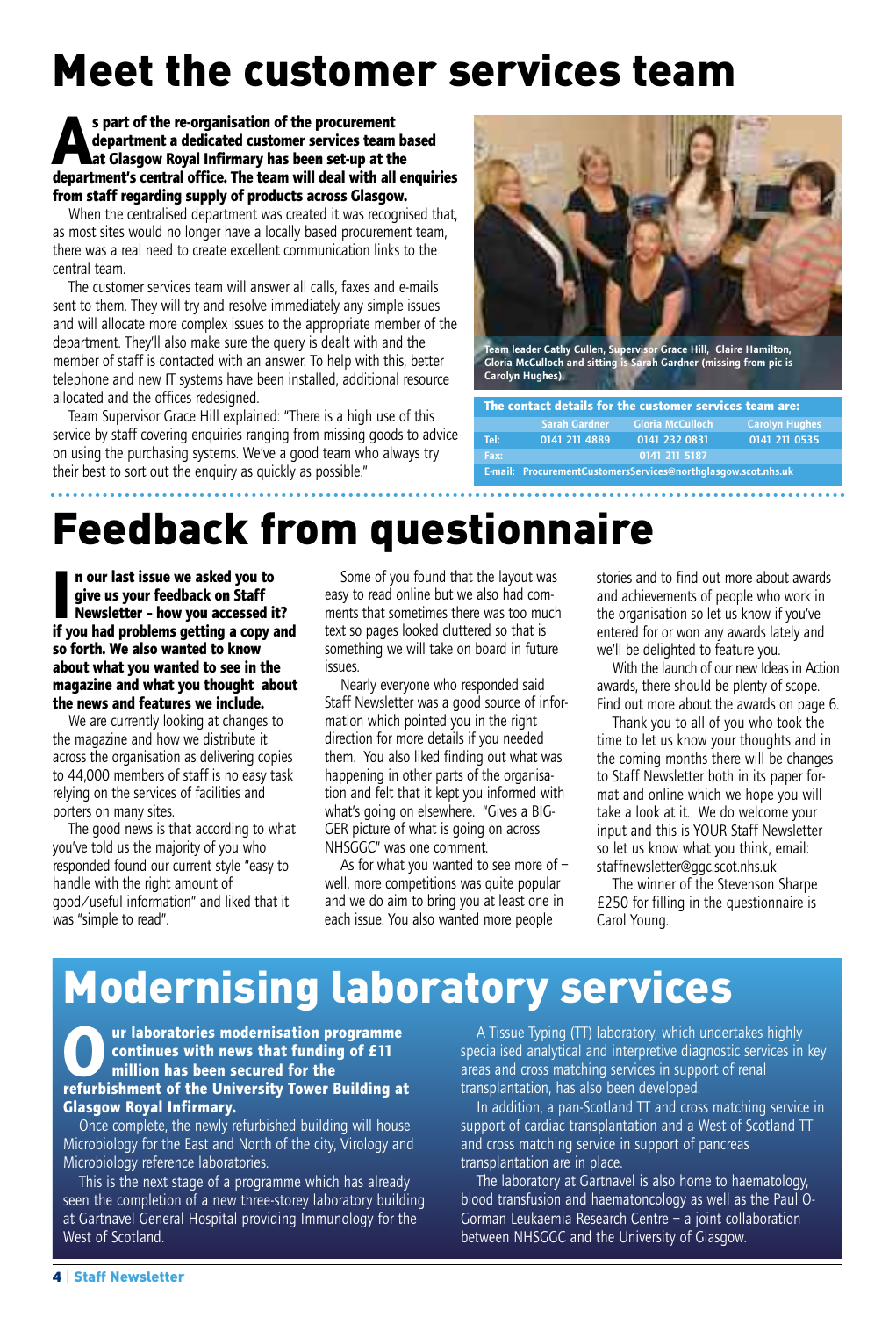### Gene detector scoops national award

trio of health experts from the RHSC have won the prestigious<br>Scottish Health Innovations award for developing a faster<br>method of identifying which genes might be carrying mutations **Scottish Health Innovations award for developing a faster which cause a genetic disorder by quickly ruling out healthy genes.**



Consultant Clinical Scientist and Head of West of Scotland Regional Molecular Genetics Service Susan Stenhouse, Consultant Clinical Geneticist Victoria Murday and Senior Genetic Technologist Daniel Ellis beat off stiff competition to land the prize at the annual Scottish Enterprise Scottish Life Sciences Awards.

Susan said: "Winning the SHIL award for best innovation from NHS Scotland is thrilling. We are honoured to have been recognised for our work that can make a huge difference to the diagnoses of genetic diseases. We're very grateful to everyone who has assisted with this project."

**For further information on SHIL and details of how they could help you develop and promote new products and services visit www.shil.co.uk**

### New home for West Glasgow antenatal services

**Antenatal services currently provided at The Queen Mother's Hospital are to transfer to a new base on the Western Infirmary site.**

The former Beatson Outpatient building has been identified as a suitable base for the next five years while a permanent location in the West End is identified.

It will provide a range of high quality care for local women including all routine antenatal and postnatal services, scanning facilities and access

to parenthood and education support.

Director of Women and Children's Services Rosslyn Crocket said: "We made a commitment to develop suitable alternative antenatal provision before the closure of The Queen Mothers Hospital in 2009 and are delighted we have now identified a building which meets the needs of local staff and service users.

"Work will now be undertaken with local staff to develop plans and agree timescales for transferring antenatal services from The Queen Mother's Hospital to the new base at the Western Infirmary."

### Staff give new hospitals the thumbs up

**When** staff transfer into the new<br>Stobhill and Victoria Hospitals<br>next summer, they'll find their **Stobhill and Victoria Hospitals next summer, they'll find their working environment has been totally transformed.**

For the hospitals have not only being designed around the needs of patients... high quality staff amenities are a key factor too.

There will be staff changing facilities with showers, rest rooms and a choice of eateries in both hospitals, including a dining room, coffee bar and vending facilities for those working out-ofhours. For staff at Stobhill, there will even be a roof garden with views overlooking the nearby golf course and the Campsie Fells in the distance.

High-tech education and library suites will ensure staff can regularly maintain and update their professional skills.

Staff security will also be important with extensive CCTV coverage and a swipe card system in operation throughout the hospitals.

Extensive car parking, improved transport links and secure cycle stands will make it easy for staff to get to and from the hospital.

Modern, light and airy surroundings – including interior courtyards - and millions of pounds of new equipment will complete the package on offer.

In recent weeks, tours have begun for those staff that will work in the new hospitals. So far, they've been giving the hospitals the thumbs up.

Commissioning Manager, Margaret Campbell, is leading the tours of the New Stobhill Hospital. She explained: "The first reaction from staff is generally one of surprise at the sheer size and scale of the new hospitals.

"Once they get used to this, colleagues are generally very impressed with both the clinical areas and the staff amenities. By the end of each tour, there's definitely a buzz of excitement about the prospect of coming to work in the new hospital."

Karen Connelly, Commissioning Manager for the New Victoria, experiences the same reaction from colleagues. "Staff are understandably a bit cautious about what to expect. But when they go round the hospitals, they are very pleased with the facilities. 'A big improvement on current facilities' and 'a lovely place to work' are just some of the typical comments I get."

**For health and safety reasons, places on the tours are currently restricted, however, you can see for yourself how the hospitals look inside by taking our virtual tour. Visit our website at: www.nhsggc.org.uk and go to the New Hospitals section.**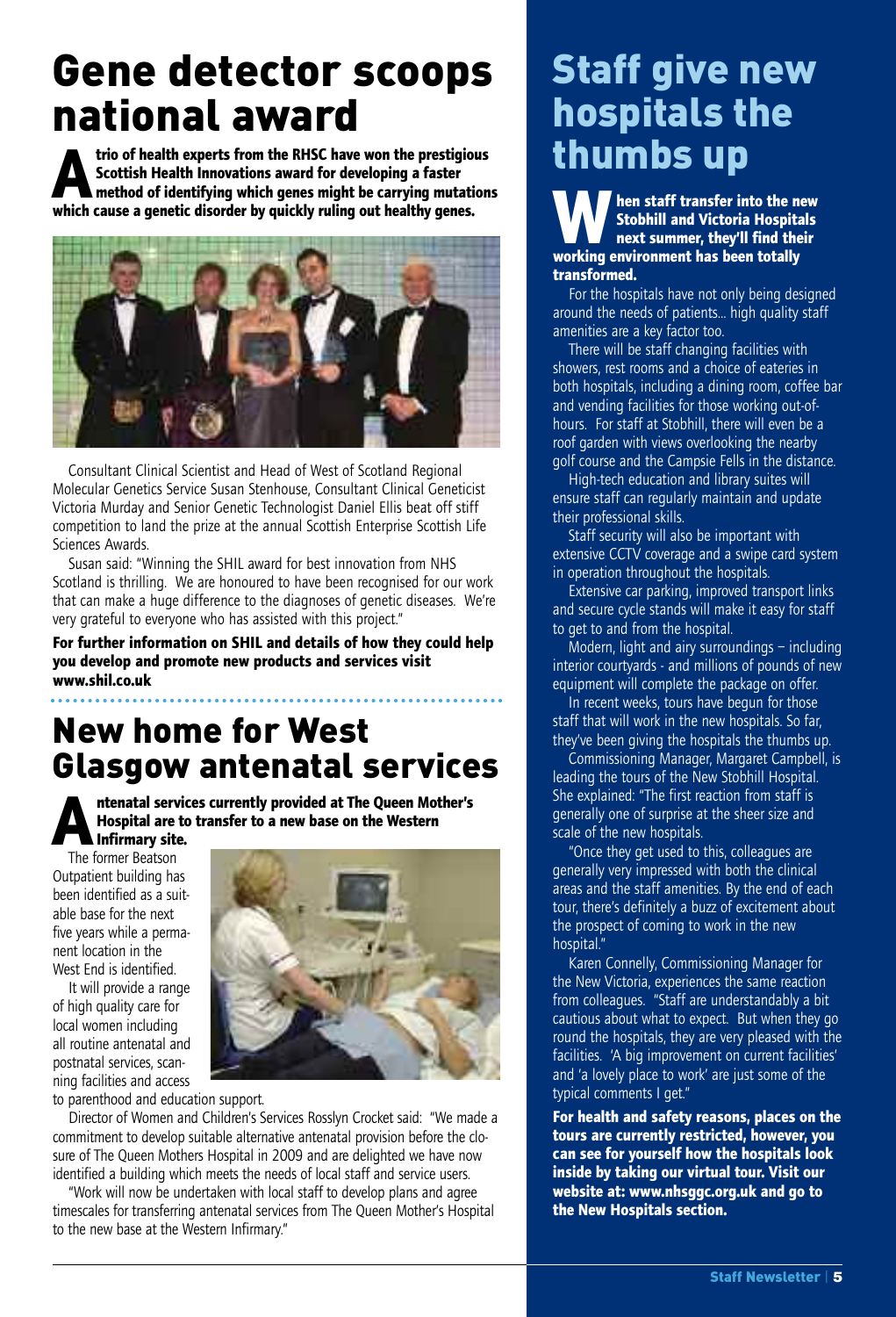# New 'Ideas in Action' award

### **Your ideas – your award**

### **Abrand new award scheme for staff has been launched**<br>to highlight your good ideas and help share good<br>practice. **to highlight your good ideas and help share good practice.**

The new 'Ideas in Action' award is open to all staff so if you, your team or department has come up with a good idea then we want to hear from you.

NHSGGC Chairman Andrew Robertson explained: "We recognise that, when it comes to improving services, some of the best ideas and initiatives have come from our own staff. Many of these have proved so successful they have been rolled out in other areas and several have scooped major awards."

He added: "Up until now, however, we had no way of recognising this good work internally which is why we've decided to introduce this new award."

### **What type or projects and ideas are eligible?**

We're looking for any projects, ideas or initiatives which have made a positive difference to the organisation, staff or patients. Has your idea improved facilities for patients or staff, helped improve the quality of care we provide or improved the health of local people?

Perhaps you have identified a new or different way of doing things which has helped protect the environment, reduce wastage or save money. Have you been involved in introducing a new initiative to improve quality or increase safety?

Have you been involved in piloting a local initiative which has been so successful it is now being rolled out in other areas? Whatever your good idea is we would like to hear about it. You can also use the scheme to feedback suggestions on any changes or improvements you would like to see in the future and we will pass these on to the relevant managers.

We are seeking suggestions from clinical staff and from administrative and support staff so whatever your idea is, let us know.

### **How do I apply?**

Simple, just fill in the short online entry form in the Ideas and Action section of StaffNet or alternatively you can print out a hard copy and post your completed entry form to:

eas in action

**get your cogs turning and apply!**

**'Ideas in Action' Award, Staff Governance Department, NHS Greater Glasgow and Clyde,**

#### **Dalian House, 350 St Vincent Street, Glasgow G3 8YZ. General comments and suggestions can also be emailed to:**

**ideasinaction@ggc.scot.nhs.uk**

If you need a copy of the entry form posted to you, tel: 0141 201 4431/4487

Awards will be made on a quarterly basis and the deadline for nominations for the first quarter is Friday 27 June 2008. The winners will be selected by a panel made up of representatives from staff governance, HR, internal communications and staff partnership. Award winners will receive a framed certificate presented by our Chairman Andrew Robertson. Details of all the winners will be posted on StaffNet and featured in future issues of Staff Newsletter.

**For further information, including video clips of some of the good ideas which have already been singled out for praise, visit the new 'Ideas in Action' section on StaffNet.**

### Facilities celebrate success

**Staff within the Facilities Partnerships have achieved the prestigious Investors in People Standard for the third time.**

To celebrate, a recognition event was organised at Kelvingrove Art Gallery and Museum.

The event recognised the contributions made by a wide range of staff including those with perfect attendance, more than 30 years service, personal exam success or recent promotions. Several public partners were also invited.

Photographed are some of those present at the event including General Manager, Facilities Partnerships - David Pace and Director of Facilities - Alex McIntyre holding the Investors in People flag.

The Investors In People standard provides a practical support for developing the skills and experience of staff.

#### **For further information visit www.investorsinpeople.co.uk**



### Rachael is Young Scientist of the Year

**Rachael Birch, <sup>a</sup> Clinical Molecular Geneticist at the RHSC, has been awarded Young Healthcare Scientist of the Year, for developing genetic testing for Severe Myoclonic Epilepsy of Infancy (SMEI).**

This major breakthrough means that diagnosis of SMEI, which often took up to two years in the past, is now confirmed within eight weeks - well within the Department of Health guidelines.

Very few laboratories throughout the world carry out the testing and the creation of this facility in Glasgow has resulted in Rachael being inundated with DNA samples to be tested from across the UK and abroad.

Su Stenhouse who is the Consultant Clinical Molecular Geneticist at the RHSC and nominated Rachael for the award explained: "The importance of this service is demonstrated by the fact that earlier diagnosis allows the correct treatment to be given which results in a reduction in seizures. If left undiagnosed, seizures become more frequent result-

ing in autism and learning difficulties.

"This service has been praised by staff and parents alike for the difference it has made to the lives of the patients which wouldn't have happened without Rachael's dedication and enthusiasm."

Award-winning Rachael added: "Laboratory staff tend to work behind the scenes so to speak so it's lovely to be recognised and honoured for my work by winning this award."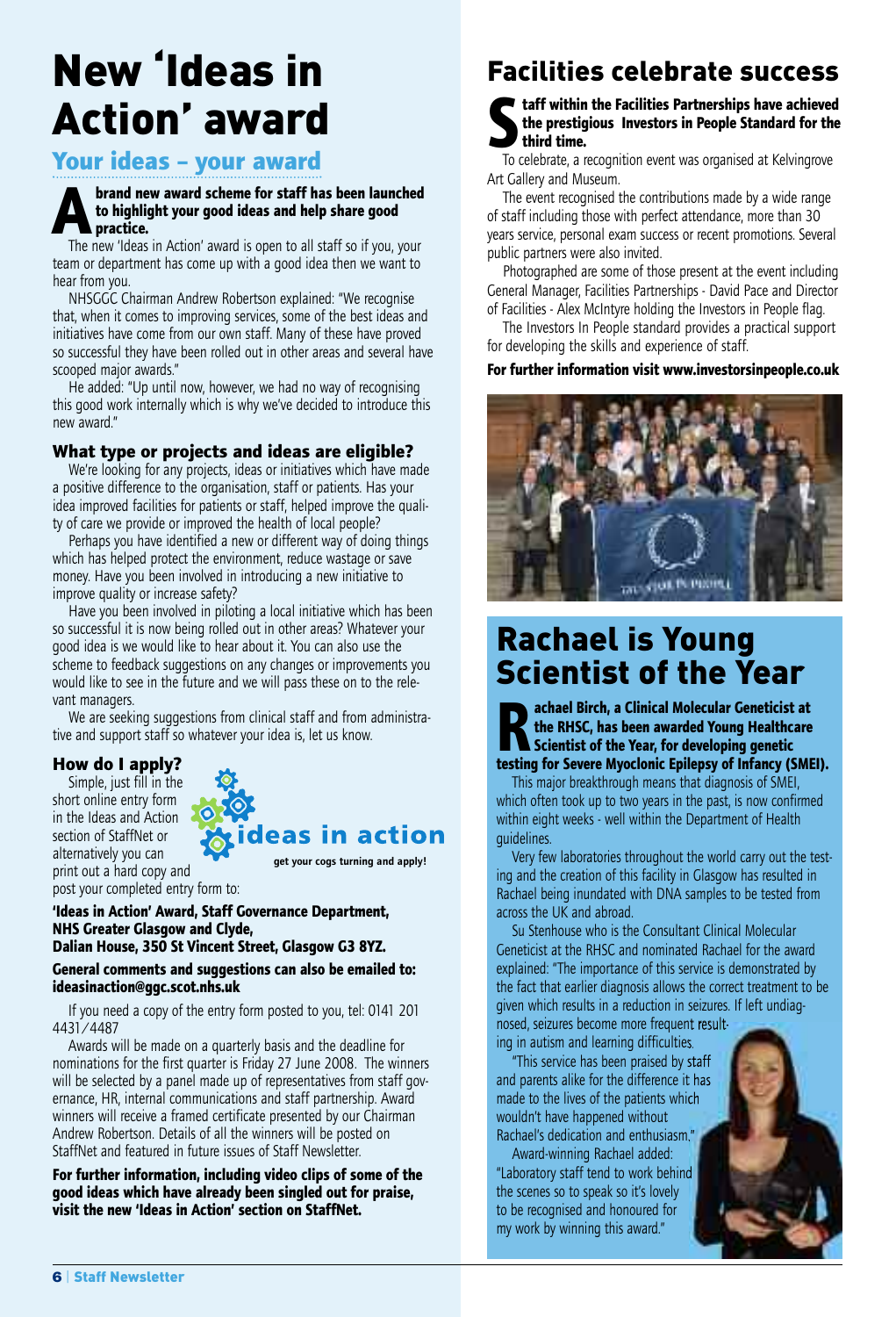# A brush with art helps the medicine go down!

**The benefits of art therapy in**<br>hospitals has long been reconsisted but tends to be more **hospitals has long been recognised but tends to be more associated with care of the elderly or those on long-term medical wards. Recently, however, staff decided to try out the art experience in one of our renal dialysis units - helping to lift the boredom factor for patients who have to undergo lengthy dialysis treatments three times a week.**

A two-month project at Inverclyde Royal has proved to be so popular that it is now being considered for roll-out across Greater Glasgow and Clyde

Julia Little, general manager for regional services for cardiothoracic, renal, plastic surgery and burns explained: "This idea is unprecedented in any renal unit. Although many patients were a little sceptical about taking up a paintbrush at first, once the project got started they were keen to get involved. It has been extremely beneficial to everyone involved and helped encourage those who wouldn't normally try such things to have a go."

When the eight-week pilot finished, many of the newly discovered artists had their work framed and displayed along the corridor within the unit. Two calendars were also produced featuring some of the collection created in the unit.

Dr Mun Woo, the consultant who came up with the idea, explained that being diagnosed with chronic kidney disease and then starting treatment is a major disruption to a patient's lifestyle. "Patients can get quite depressed, and the project aimed to provide a distraction to the often mundane experience of being connected to a dialysis machine for long periods of time.



became really enthusiastic. It gave them something to keep themselves occupied and talk about during treatment.

"I've even heard one patient express surprise that their treatment had ended so quickly because they hadn't finished their picture!"

To guage the benefits patients were asked to fill in a validated Quality of Life questionnaire at the start of the pilot, and again at its end. This showed a positive improvement in the mental well-being of participants.

Dr Colin Geddes, the unit's lead consultant, has been equally impressed

"They have responded so well. In fact some have said that they are looking forward to coming in for their five hours of dialysis because the art sessions were taking place, and that is unheard of!"

This project was funded from endowment funds and charitable donations.



### **They** have responded so well. In fact some<br>have said that they are looking forward to<br>coming in for their five hours of dialysis<br>because the art sessions were taking place<br>and that is unheard of! **have said that they are looking forward to coming in for their five hours of dialysis because the art sessions were taking place, and that is unheard of!**

"The first reaction from patients ranged from 'I'm not very good' to 'my last experience of art was at school. But once approached by the professionals, patients

**lefter**<br>
has had corking in the seen and at the affect the project has had on patients: "I have been working in dialysis for 15 years and have not seen anything have such a positive impact on patients.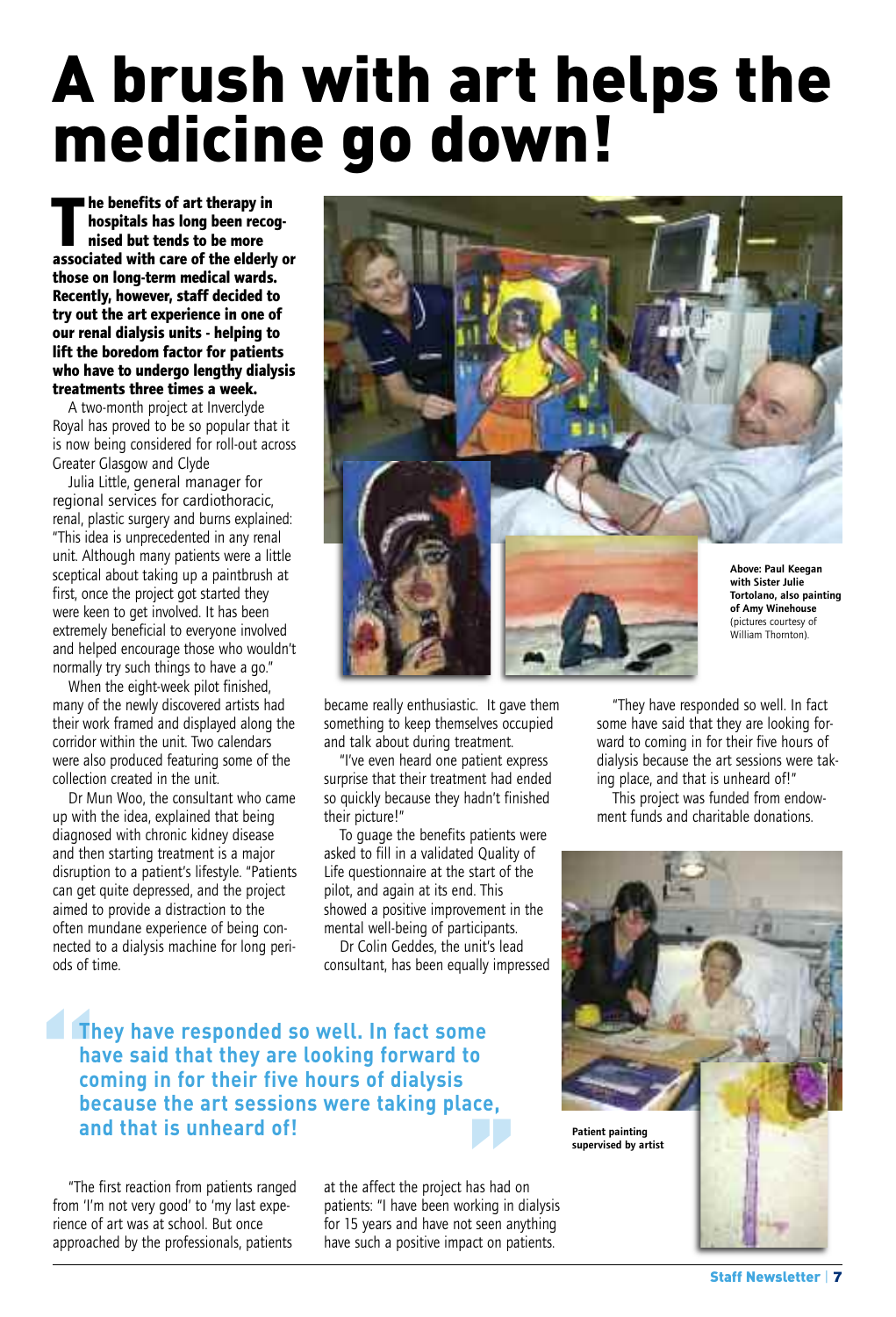# Our workforce

**NHS Greater Glasgow and Clyde is striving to develop a workforce profile which demonstrates we are sensitive to inequalities and do not tolerate any form of discrimination and harassment in the workplace.**

**Our recruitment adverts now carry the banner 'Tackling Inequalities'. We want staff and service users to experience a culture of fairness and inclusiveness, where policies and protocols are fit for purpose and satisfy the need for which they were created.**

The profile of our workforce has recently been under scrutiny. As a public service we are required by law to record and display the breakdown of our workforce in terms of a number of categorisations including gender, age, race/ethnicity, spiritual belief, sexual orientation and disability. We are also legally required to report on areas such as access to training, career progression and involvement in misconduct investigations by demographic profile.

Associate Director of HR Andy Carter explains: "Our recruitment practices capture an applicant's profile where the applicant feels comfortable in sharing this. This is recorded on Equal Opportunities Forms. The information is held securely within the new Recruitment Shared Service at Tara House and used for purposes such as workforce planning,

developing policies which meet specific needs like phased retiral or parental leave and also for evaluating how attractive we are as an employer to different segments of society.

"We also have data from those staff who were good enough to fill in our workforce questionnaires which have been issued twice over the last four years. Some staff may know these as SWISS surveys which stands for Scottish Workforce Information Standard System. In all, we have this type of useful data for around half of our workforce. It would be great if we could increase this figure and learn more about the composition of our workforce."

Members of staff who never received this survey or were too busy to fill it in at the time, may now wish to contact: Workforce.information@ggc.scot.nhs.uk to request a survey, explanatory letter and prepaid return envelope.

"Even if employees don't wish to disclose this detailed personal information which is their right, it would help the organisation legally if they declared they didn't want to share it on these forms," added Andy.



**Proportion of workforce with known ethnicity**



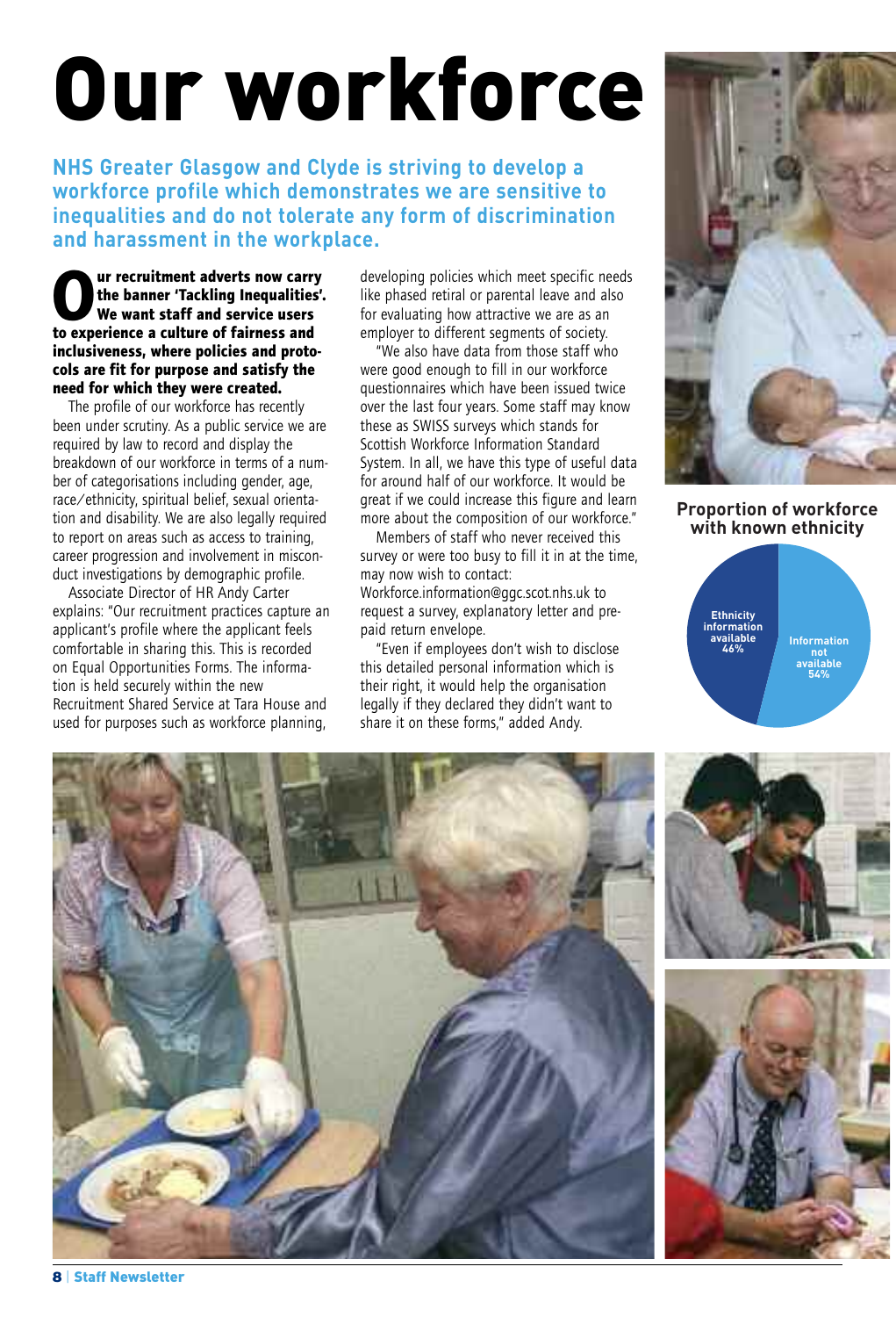

**If anyone is interested in finding out more about SWISS, then www.eyou.scot.nhs.uk/ is a useful website Some examples of the type of data collected are shown on these accompanying graphs and further breakdowns of the workforce are available to view via a page on our external website www.nhsggc.org.uk/content/default.asp?page=s941.**



**Number of Staff by age range**



## Website pilot launched for deaf people

**A new pilot scheme to improve the health of deaf people has been launched. Around 30 video clips are now available on our website using British Sign Language (BSL) to give health information to deaf and hard of hearing people.**

The short video clips feature deaf presenters offering information on topics ranging from how to find a GP, make a complaint or find out about recruitment opportunities. The aim is to make it easier for deaf and hearingimpaired people living within Greater



Glasgow and Clyde who rely on BSL to access information and support. There are currently more than 163,000 people living in our Board area who are deaf or hard of hearing.

Establishing a pilot BSL microsite shows our commitment to providing equal access to healthcare for all people with disabilities, as well as our desire to communicate as clearly as possible with all service users. Around 300 staff have also completed specialist courses in Communication Tactics to learn how to communicate better with deaf and hard of hearing patients.

Corporate Inequalities Manager for Disability Jac Ross explains how important it is to provide information in a way the deaf community can understand: "For deaf people who communicate by signing, English simply isn't their first language - BSL is. It can be harder to find information when it's written in English, and harder to seek help, so it's particularly important to make health information available in BSL. Expecting a deaf person to deal solely in written English is putting unnecessary barriers in the way.

"Evidence shows that ultimately this has a negative impact on the health of deaf people. They tend to have more health problems and don't go for help as promptly as hearing people."

The scheme is supported by Deaf Connections, Scotland's oldest charity for deaf people. Chief Executive Gordon Chapman said: "There is considerable evidence to show that deaf people do not have access to important information that can help them make decisions which affect their health. As a result, many deaf people suffer poor health.

"By giving health information in the language that they understand, we will go a long way towards empowering deaf people and helping them to make decisions which will have a direct impact on the quality of their lives."

Jac Ross adds the scheme will be thoroughly evaluated to make sure it provides the best service for the deaf community: "By making these initial 30 clips available online, we hope that deaf people will find it easier to get the help and information they need. We will be closely monitoring the pilot scheme and how it's being used. In time, we hope that our BSL microsite will become the first place deaf people turn to for health information in Greater Glasgow and Clyde, and that it helps to improve their health."

Staff Newsletter | **9**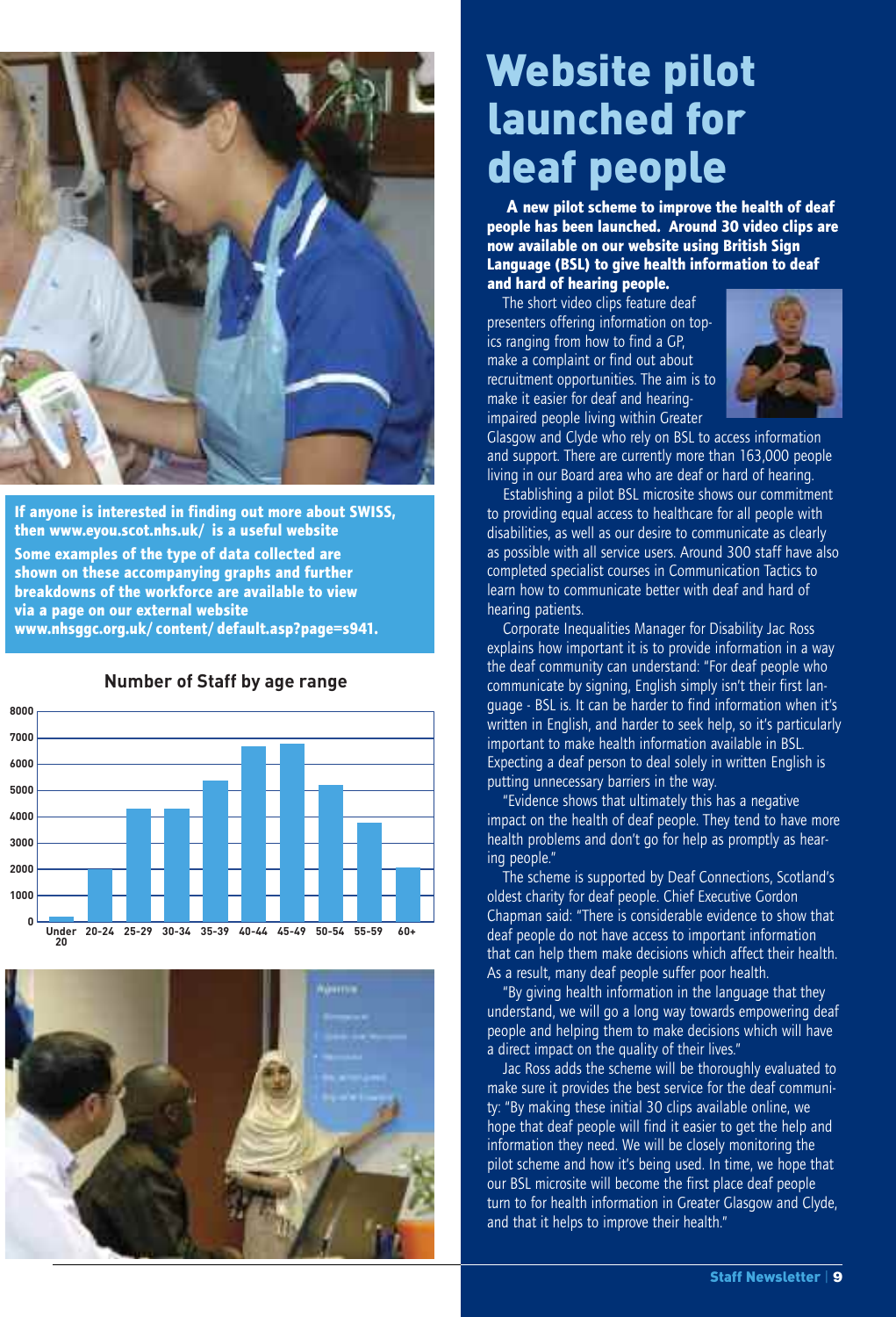# Keeping track of new technology

**T he world of technology is being embraced by NHS staff and, in particular, staff at the Royal Alexandra Hospital, who are getting help to keep track of equipment with WiFi technology.**

The RAH is the first hospital in Scotland to introduce WiFi technology and is already saving staff time by tracking life saving equipment such as infusion pumps and blood pressure monitors as equipment is moved about the hospital.

There are currently 60 monitors being tracked through discrete tags with unique identification numbers. The tags constantly send out this id number using radiowaves allowing staff to identify quickly where equipment is being used.

The strength of the signal is so low that the technology does not interfere with medical equipment and infection control issues with the tags have been overcome relatively easily.

Clinical Scientist Jason Britton and his team have been responsible for introducing the new technology and Jason believes that the initial investment of around £70,000 will more than pay for itself in staff time.

Jason said: "I first had this idea when one of my Medical Physics colleagues mentioned at a meeting that considerable amounts of time were being wasted by technical staff in finding medical devices for routine maintenance.

"The technology we have introduced uses tags, with unique identification numbers, which constantly send out this number using radio-waves to the readers or receivers.

"The readers can then tell the location of tagged equipment from the received signals, and staff can call up a floorplan of the hospital which will pinpoint the

location within five metres.

"The technology can improve efficiency considerably because it should reduce the amount of time clinical staff spend trying to find portable medical devices which move between different areas of the hospital and therefore use this more effectively in caring for patients."

Jason added: "Maintenance staff also benefit from knowing exactly where equipment is when it is time to undertake planned preventative maintenance of portable medical devices."

General Manager of Diagnostics for Clyde Marie Martin said: "This is an exciting advance because we are using technology to locate equipment so that it is available for repair, maintenance, or for direct patient care.

"I am sure in the future we will wonder how we ever managed without this type of technology."

## Complying with FOI

### **Acting Head of Administration**<br>for Mental Health Partnership<br>John Dearden explains why w **for Mental Health Partnership John Dearden explains why we need to comply with FOI.**

The Scottish Freedom of Information (FOI) law came into force in January 2005. It provides a right to anyone to request information from public bodies like NHSG-GC and we are – subject to certain rules – required to provide it. It is a wide ranging right where the person requesting the information does not have to say why they want information or what they intend to do with it – although they do have to give us some basic contact information so that we can reply to their request.

Once we receive a request for information, there is a requirement to provide that information within 20 working days unless the organisation is of the view that the information should not be disclosed. We have an absolute obligation to respond to requests within this timescale – seeking an extension is not an option.

We would normally aim to respond positively to requests. To withhold information we have to show that our refusal to provide all or some of the requested information is legitimate as defined by the law. We cannot, for example, provide personal details about another person which would breach their right to privacy under the Data Protection Act 1998. Each request has to be considered on its merits.

In responding to Freedom of Information requests it is always useful to see if the information is already contained in our Publication Scheme available through our website. This has recently been updated and we welcome suggestions for the inclusion of additional information on the Board and its services.

It is also important to remember that in responding to requests, the response has to be for the whole organisation  $-$  not just the area where you may work (unless it is specific to this). A frequent problem we face in responding to a request is finding where, in the various parts of the organisation, we hold bits of the information requested  $-$  a major task given the size of NHS Greater Glasgow and Clyde.

Revised guidance to staff in dealing with freedom of information requests has been published on StaffNet. This guidance must be followed in responding to formal requests. It contains suggested wording to use in correspondence and gives the right

of individuals to seek an internal review of any decisions taken on the release or withholding of information and the right to submit an appeal to the Scottish Information Commissioner if they are dissatisfied with the Board's response.

Often people will seek information from the organisation which does not need to be progressed as a formal request under the Act for example handing over a leaflet but it is important to recognise those requests which require a formal response and to seek guidance on how to respond in these cases. Such guidance is available from the Board's Freedom of Information Officer, Alison Flynn tel: 0141 201 4461 or from the Heads of Administration for the Board, Acute Services or Mental Health Partnership. As usual, all requests for information from the media should be referred to the Communications Directorate at Dalian House. Relevant contact details appear on StaffNet.

**Also included on StaffNet are two separate guidance leaflets - one applies to the Board, Corporate and Partnerships and other to the Acute Services Division.**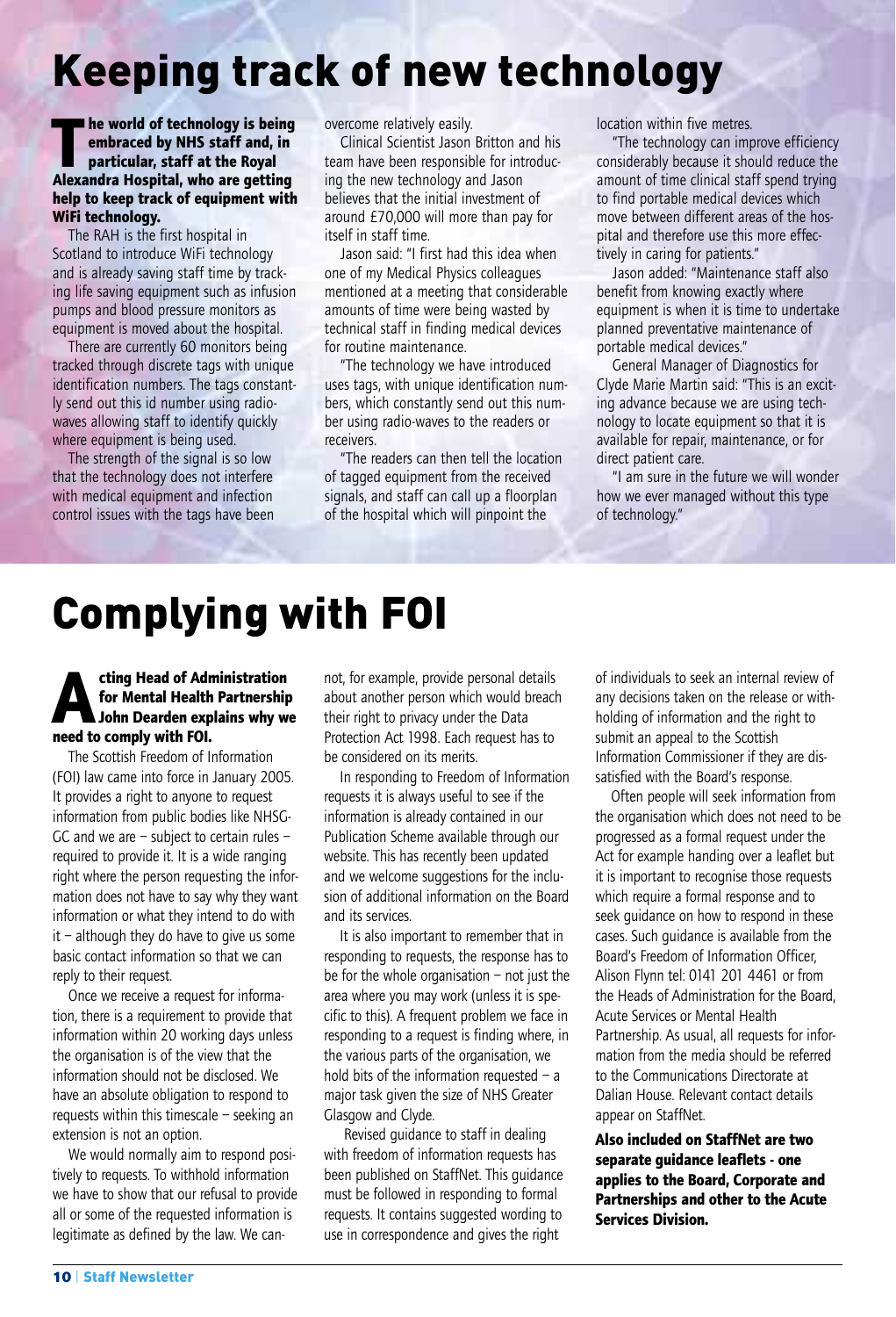# Your working life

**T he new Worklife Balance and Attendance Management Policies developed and agreed in Partnership have now been launched. These new policies harmonise the different arrangements which were in place in the former NHS Greater Glasgow Trusts and NHS Argyll and Clyde to ensure a consistent approach for all staff across NHS Greater Glasgow and Clyde.**

### **Worklife Balance Policy**

The new Worklife Balance policy is designed to help staff effectively balance work and personal commitments throughout their employment with NHSGCC. It covers a wide range of issues designed to support staff at different stages in their life and careers. These include:

Flexible Working Career Breaks Home Working Phased Retiral Adverse Weather Maternity Leave Adoption and Fostering Parental Leave

### **Attendance Management Policy**

The Attendance Management Policy is designed to provide a harmonised approach to the management of sickness absence across the organisation. It aims to reduce absence levels by promoting positive attitudes to work and providing a more structured process for managing periods of absence. This includes the introduction of set 'trigger points' for reviewing sickness absence. These 'triggers' are:

- four or more episodes
- more than eight days short term sickness absence within a 12-month period.

**You can view both the policies in full at: http://staffnet/Human+Resources/ Policies/default.htm**

# Experience the red carpet treatment

**T his year's Edinburgh International Film Festival (EIFF) takes place from 18 – 29 June and will be awash with visiting film stars from home and abroad. Stars who have attended the Film Festival in recent years include Oscar®-winning actress Tilda Swinton, Sean Connery, Ryan Phillippe, Charlize Theron, Elijah Wood, Franz Ferdinand, Billy Elliot star Jamie Bell (pictured below, right), Leslie Mann and Seth Rogen from Knocked Up (pictured right) which was a European premiere at last year's festival.**

You and a friend can walk down the red carpet and attend the closing night film of the EIFF 2008. The film itself has yet to be confirmed so lookout for the full programme to be announced on 7 May. The box office will open on the 9 May, so be sure to book early to avoid disappointment.

As well as experiencing the full Hollywood glamour of the red carpet, the winner will receive a Cineworld Unlimited Card, so they can enjoy free films for a year at a Cineworld Cinema near you.

The lucky winner and their guest will also receive an EIFF goodie prize of a t-shirt, delegate bag, catalogue and poster.

**For more information on the Edinburgh International Film Festival, visit: www.edfilmfest.org.uk**

**Register as a free EIFF Web Member and you'll have access to the 'members' only area, where free tickets are up for grabs and advance notice of ticket offers are available, visit: www.edfilmfest.org.uk/register**







### Enter now!

**To enter this once in a lifetime competition, simply email your contact details to: staffnewsletter@ggc.scot.nhs.uk The lucky winner will be chosen at random, and we'd love to hear all about your experience in a later issue of Staff Newsletter. This competition is exclusive to NHS Greater Glasgow and Clyde staff. All applicants must be 18 years old or over, and it's one entry per person. The closing date is Friday 30 May.**

The winner of the Hilton Short-break was Louise Wilkie from the Western Infirmary. The winner of the Stevenson Sharpe £250 cash prize was Carol Young.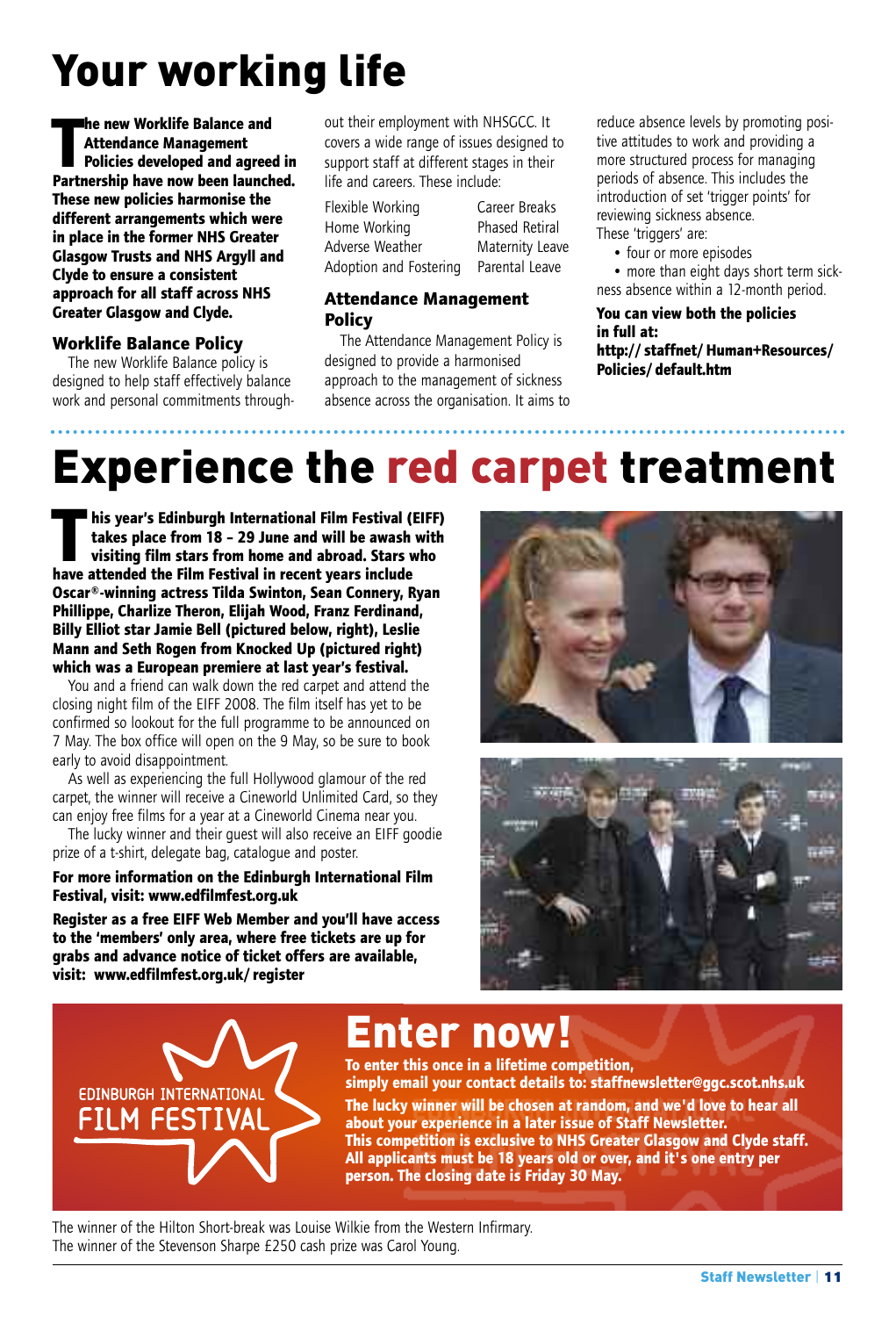## New assessments for needlestick injuries

### **Staff working in A&E, health centres, clinics or the community who have been injured by a needlestick will now be assessed by specially trained senior nursing staff.**

Around 100 senior nursing staff have been trained to carry out an assessment of colleagues who have been injured and gauge the health risk including sexual exposures to bloodborne viruses such as hepatitis B and C and HIV.

The aim of the scheme is to encourage more staff to report needlestick injuries for their own health and safety. Senior Sexual Health Adviser at the Sandyford Initiative Gwyneth MacDonald explained: "We want to raise peoples' awareness of needlestick injuries and through this reduce incidents of this kind."

An assessment can also be carried out if a member of staff has received a human bite that breaks the skin.

Following an incident, tests will be carried out and once test results are available, discussions can then take place about any follow-up treatment.

Staff at the various Sandyford hubs and the Brownlee Centre at Gartnavel General Hospital will also offer counselling services to allay any anxieties staff members may have if they are affected by such an incident.



# Improving IV training

**E ducation and practice development staff have undertaken <sup>a</sup> project to improve the numeracy skills of health professionals attending the study day for administering intravenous (IV) medicines.**

Lead Nurse in Specialist and Advanced Practice Margaret Connolly, who is also the project lead, explained: "There is a continual need to emphasise the level of preparation required to administer IV medicines and the excellent numeracy resources we have available to individuals.

"Anecdotal evidence suggests that health professionals who attend the study days are more aware of the pre-course work required to prepare them for the calculation session and testing of their calculation skills. We hope that by adopting this adult



**IV Educator Marianne Fairley, ALN tutor Debbie Thompson, IV Educator** Christina Ronayne and Lead Nurse in Specialist and Advanced Practice<br>Margaret Connolly (missing from the photo are IV Educators Pinky **Virhia & Alison McGuire, Project Assistant Teresa Crawford and Lead Nurse/Reader in Clinical Nursing Research Grace Lindsay who were also involved in the project).**

approach to learning will generate more numerically competent and confident future candidates." This project, which was funded by NHS Education Scotland (NES), has improved the numeracy

support available to staff prior to and during the study day. This approach has helped harmonise the content, delivery, assessment and support material for the programme across all the main Glasgow acute sectors.

It has also helped develop a more extensive approach to numeracy with many positive benefits for those taking part.

### Roll out of new MS training

**T he MS Society Scotland's training programme for health and social care professionals is being rolled out in Greater Glasgow and Clyde for the first time this year. The specialist training offers professionals who come into contact with people affected by Multiple Sclerosis the opportunity to find out more about the condition and how it impacts on people's lives, as well as learning more about the support that the MS Society can offer to professionals with their work.**

The programme has been developed in partnership with professionals and is based on the needs of people affected by MS and the training needs analysis of staff who work with them. The resulting training programme has been hugely successful, with more than 550 health and social care professionals having benefited from it.

Karen Howe, the MS Society Scotland's Training Co-ordinator, said: "We are pleased to be able to extend this high quality training to Greater Glasgow and Clyde for the first time. We will be working with health and social care professionals to develop the training and support them to better meet the needs of people affected by MS in their area."

The training days will cover a range of topics and are open to all health and social care staff. All training is free.

**For more information visit: www.mssocietyscotland.org.uk /for\_professionals/training/i ndex.html or email: proftraining@mssocietyscotla nd.org.uk**



Multiple Sclerosis Society Scotland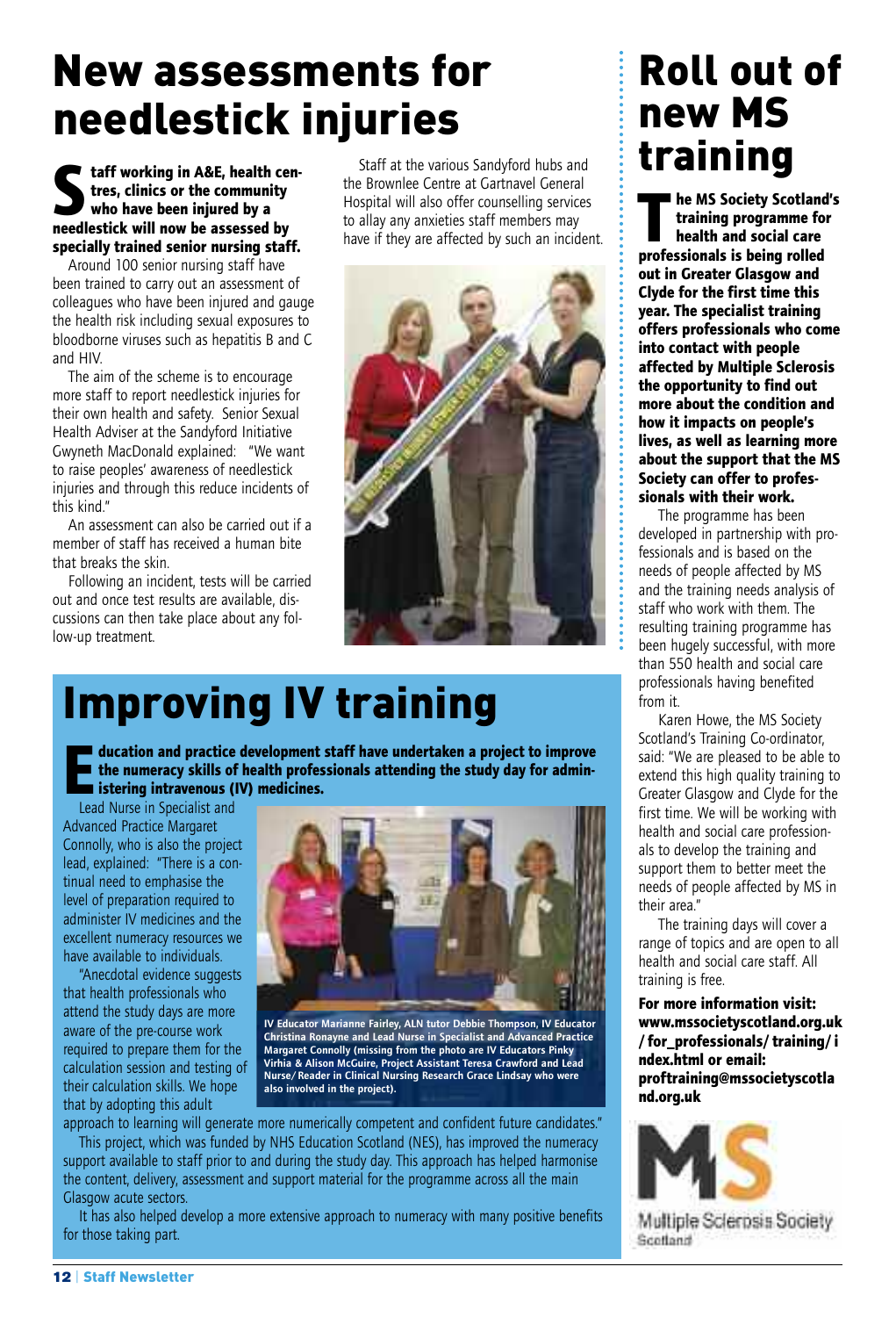# Deadline for KSF Getting

### **Do you have a KSF based Personal Development Plan (PDP) yet?**

**If not, your manager will be meeting with you to discuss and agree one before the end of June.**

### **We find out more from KSF manager June Livingstone.**

### **What is KSF ?**

The Knowledge and Skills Framework (KSF) is part of the Agenda for Change agreement. It's about making sure that all staff have the opportunity to continue to learn and develop at work.

Much has been done in the last three years to develop and agree KSF post outlines in partnership at local level. This will ensure that all staff have the same opportunity for development and regular review through their annual KSF-based PDP meeting.

KSF is linked to pay progression through "Gateways" on each payband. In common with other Health Board areas, NHSGGC is preparing for full gateway activation, however at the moment, the focus is on everyone having a KSF based PDP.

### **How will it help me?**

Every employee covered by Agenda for Change will have a KSF-based PDP meeting every year with a review meeting every six months. It's essentially about helping you learn at work so that we can continue to deliver high quality services for patients and the public.

This is an excellent way of ensuring that all staff, whatever their job, whether working full or part time during the day, nights or weekends have the opportunity to learn and develop throughout their working lives.

This view has been echoed by Head of Learning and Education, Lyndsay Lauder, who added: "We aim to provide a wide range of learning programmes and activities. Don't forget to speak to your manager about the many opportunities available within NHSGGC and check StaffNet regularly."

KSF Staff Side Adviser Ross McCulloch also encourages staff to get involved with KSF and recommends speaking to your Trade Union/Professional Organisation for more information.

### **When is it happening?**

All staff must have a KSF based PDP in place by the end of June this year. This means that a one-to-one meeting with your

From left to right e-KSF Manager Ishbel Whitters,<br>e-KSF Administrator Gillian Wallace, KSF Manager<br>June Livingstone, e-KSF Adminstrators Alfie **Butterly and Valerie Wallace.** manager/reviewer must have taken place by this date to discuss and agree your development needs and how they will be met for the next 12 months.

### **What is e-KSF?**

e-KSF is a web based system which supports KSF implementation in a variety of ways including recording all Personal and Development Planning and Review (PDP and R) activity.

However, it is not necessary to record all KSF based PDP activity on e-KSF in order to meet the June 08 timescale. There is a phased rollout of training underway to support Managers to use e-KSF for this purpose.

The important thing is that you have a KSF based PDP in place by the end of June and paper based recording is fine for now.

### **What help is available?**

There is a KSF Lead for each Directorate /Partnership (details on Staffnet) and Learning and Education Advisers can also help.

e-KSF Manager Ishbel Whitters along with the e-KSF support team (Valerie, Gillian and Alfie) are there to help and advise on any aspect of e-KSF. It is important that everyone applies for their user name and password to access the system, email: eksf@ggc.scot.nhs.uk or tel: 201 0082/0482.

#### **Staffnet provides more information on KSF and can be accessed through the following link:**

**http://staffnet/Human+Resources/Lear ning+and+Education/The+and+Knowledg e+and+Skills+Framework/default.htm**



# Ready to Lead

**Over the next year staff will complete more than 450 the biggest management development initiative ever undertaken in Greater Glasgow and Clyde. The programme, which is known as Ready to Lead, aims to help staff, with line management responsibilities in all areas of the organisation, become effective leaders.**

Staff who wish to take part must be nominated by their line manager. Participants for this year have already been identified and will begin training shortly.

The initiative has been designed to be as flexible as possible to develop training and access to action learning or mentoring support.

Five leadership competency areas will provide the main focus for training. These are:

- emotional intelligence
- leading team effectiveness
- leading teams through change
- the organised leader
- introduction to continuous improvement and redesign Those who participate in

Ready to Lead can access these in any order at any time during a 12-month period but all modules must be completed in this time.

### **For more information, visit StaffNet > Human Resources > Organisation development**

**(http://staffnet/Human+ Resources/Organisational +Development/OD\_course Desc\_RA\_250607.htm) or contact your local OD adviser.**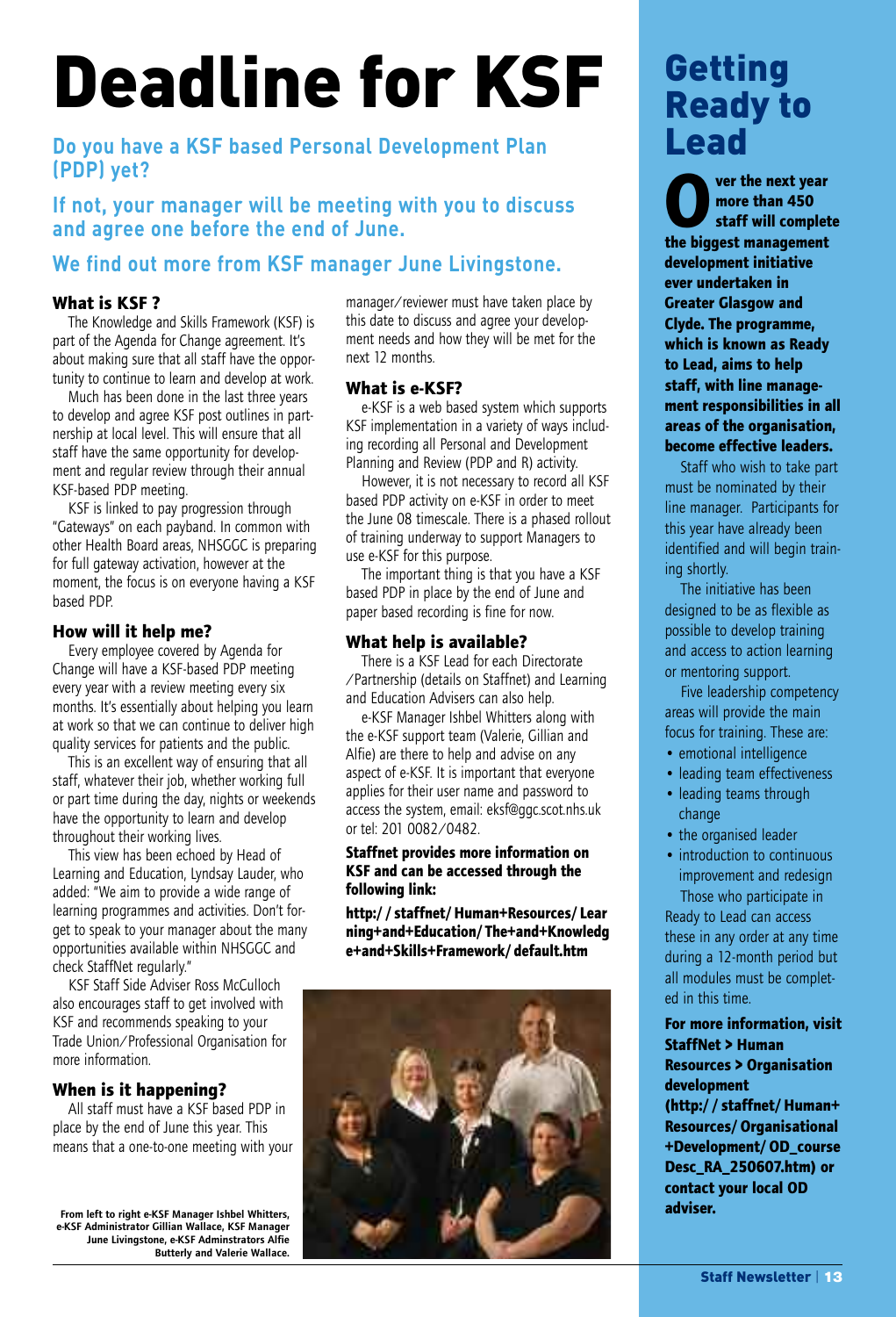# NHSGGC In The Headlines

### South Glasgow hospital campus developments win praise

The multi-million pounds redevelopment plans for the Southern campus featured heavily in broadcast, print and online media when NHSGGC's Board presented the outline business case for the new adult and children's hospitals, as well as a major new lab development.

An undoubted highlight of the positive coverage was a frontpage headline and double-page spread in

the Evening Times, complete with impressive images.

Further progress days later – the City Council's approval of plans for the £28 million upgrade and extension of the SGH maternity unit – won yet more positive coverage. Details of the services the Unit will offer mothers and babies from Glasgow and beyond were accompanied by brand-new artist's impressions that were unveiled for the first time.



### Sign language video clips win mainstream attention

An attempt by NHSGGC to make health information more accessible for deaf people was widely covered by both specialist and mainstream media (see page 9).

Around 30 video clips are now available at

www.nhsggc.org.uk, all presented in British Sign Language. These were officially launched to widespread coverage in mainstream broadcast and print media, and also attracted the interest of the BBC's See Hear website – a major source of information for deaf people.

The close working relationships that were already in place between NHSGGC and Glasgowbased Deaf Connections helped in ensuring the success of the project, with the charity's Chief Executive and a deaf Health Promotion worker providing quotes for the news release.



### Public opinion swings in favour of RAH hotel decision

When a front-page headline appeared in a local paper stating "RAH Sends Patients to 3-Star Hotel", including an angry quote from an unnamed member of the public, the story was immediately picked up by other media outlets.

Further reading of the story, though, revealed a more balanced picture. All articles included an NHSGGC statement pointing out the exceptional circumstances that led to the three patients being accommodated in a hotel the night

before an operation. However, the story took a

entered and the state of the company of the company of the company of the company of the company of the company of the company of the company of the company of the company of the company of the company of the company of th

The Control Section of the Control Section<br>1965 - The Control Section of the Control Section of the Control Section of the Control<br>2006 - The Control Section of the Control Section of the Control Section of the Control Sec

#### **AISLEY** further twist in subsequent days when two separate letters appeared in national newspapers from members of the public praising the decision. Both TER OF BUILT EXPRESS commented that the decision made – albeit an unusual one – was ntel move positive in the circumstances. was sound Mospital's decision to use hotel was correct alternative Printed Board iar sida<br>Internet **Politica ext**

### Pictures boost coverage of planned Renfrew Centre

When NHSGGC's Board approved the full business case for the new £18 million Renfrew Health and Social Work Centre, the good news was welcomed both by local people and local media. Advance planning by the Press Desk and Renfrewshire CHP

**The Herald** 



colleagues helped to increase the positive attention this received.

Artist's impressions of what the new health centre will look like were prepared and made ready in **RE CLEARS** advance. As soon as the announcement was made, these THURDLE were then made available to journalists, which helped to secure substantial coverage in local and regional media.

warround upon **INN RELIGIT** uncer poster



Salmond and attended by Cabinet Secretary for Health Nicola Sturgeon was a milestone marked by broadcast, print and online media across Scotland. The event also highlighted how high-profile events can be held in clinical areas without compromising patient wellbeing.

So-called "pool" arrangements were in place for the opening, whereby only one print reporter/photographer and one broadcast crew actually attend the event, but agree to make their footage freely available to other media outlets.

This is not unusual for events on NHS premises, where infection control and other clinical reasons can make it sensible to restrict the number of visitors to a clinical area.

### **The Herald**

**Newsletter**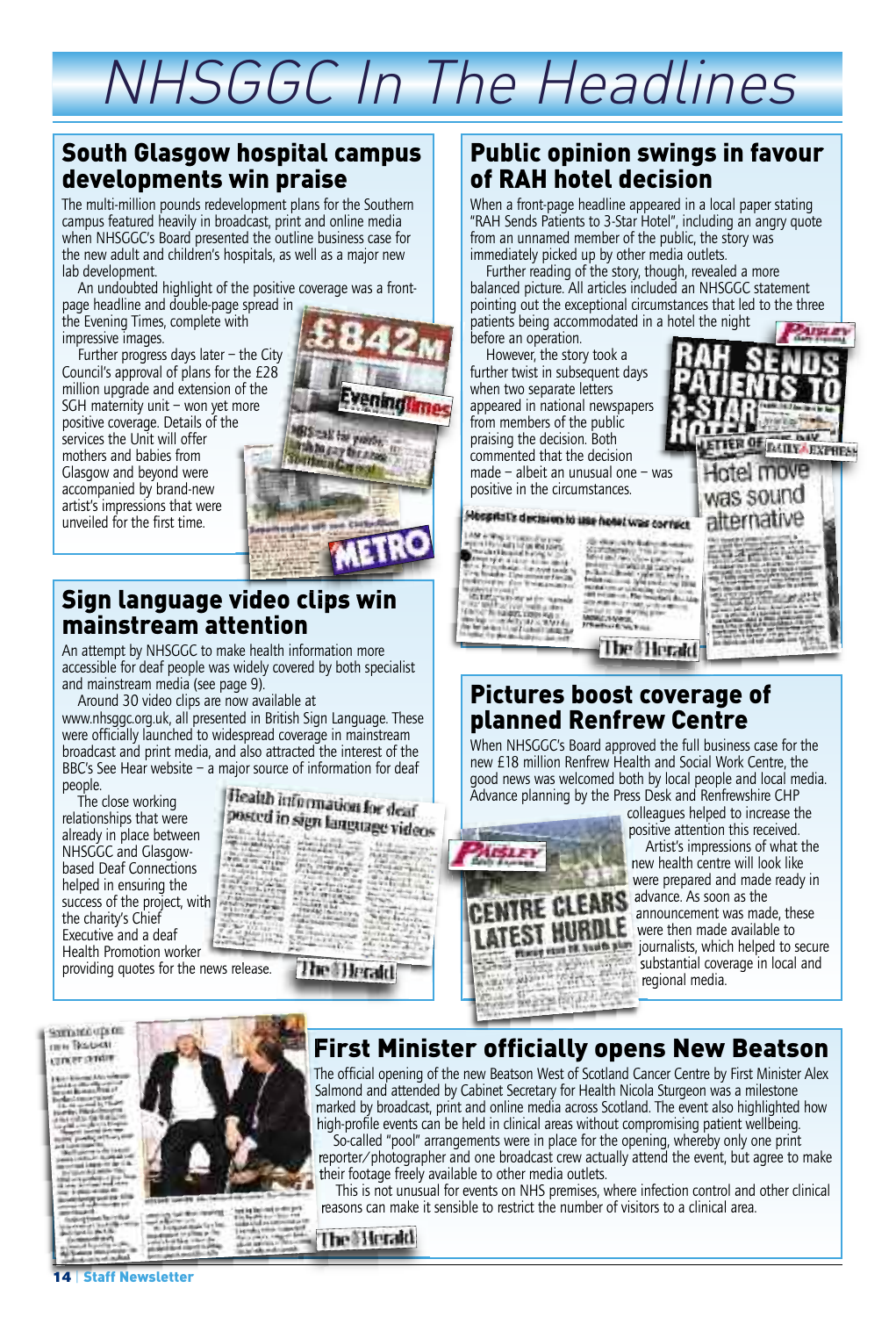

### **GUILTY SECRETS**

**OK, so we all know that doctors have their own way of communicating what they really think of some patients.**

**Below are a few 'medical shorthands' which appeared in the Guardian newspaper recently, do any of these sound familiar?**

**UBI –** Unexplained Beer Injury

**LOBNH –** Lights On But Nobody Home

**PAFO –** P\*ssed And Fell Over

**GPO –** Good for Parts Only

**GLM –** Good Looking Mum

**GOK –** God Only Knows

**TEETH –** Tried Everything Else, Try Homeopathy

**NFN –** Normal For Norfolk (or Neilston!)

**FLK –** Funny Looking Kid

**TLR –** Two-Legged Rat (refers to a patient undergoing experimental or extreme treatment)

**DBI –** DirtBag Index (number of tattoos multiplied by number of missing teeth as an estimate of the total number of days patient has gone without a bath)

**NQR –** Not Quite Right

**CTD –** Circling The Drain

**Have you any others that you are brave enough to share? email us at: staffnewsletter@ggc.scot.nhs.uk**

### **ONLY IN AMERICA (WE HOPE!)**

#### **Doctors across the Atlantic have been sharing their own experiences of patient interaction.**

#### **Just imagine George Clooney in his ER days and Gray's Anatomy's McDreamy and this will be a real treat.**

At the beginning of my shift I placed a stethoscope on an elderly and slightly deaf female patient's anterior chest wall.

"Big breaths," I instructed.

"Yes, they used to be," replied the patient.

Dr. Richard Byrnes, Seattle, WA

During a patient's two-week follow-up appointment he informed me that he was having trouble with one of his medications. "Which one?" I asked.

"The patch, the nurse told me to put on a new one every six hours and now I'm running out of places to put it!"

I had him quickly undress and discovered the man had over fifty patches on his body! Now, the instructions include removal of the old patch before applying a new one.

> Dr. Rebecca St. Clair, Norfolk, VA . . . . . . . . . . . . . .



**After the success of Bikeweek last year and the continuing success of the Cycle to Work scheme, NHSGGC is again looking to play its part in this nationwide event. Bikeweek 2008 will be run in conjunction with Cycling Scotland from the 16 - 22 June.**

#### A week of information roadshows on the following hospital sites are currently being arranged. These are:

- Monday 16 June Stobhill, Coffee Lounge/Canteen area
- Tuesday 17 June Gartnavel General, Area at the Main reception
- Wednesday 18 June Southern General, Room on Canteen corridor
- Thursday 19 June Vale of Leven, TBC
- Friday 20 June Yorkhill site, area outside the main entrance.

In addition to these events, we are also planning to hold a number of events on other sites to help raise awareness of the benefits of cycling across the organisation and provide useful information.

We hope to involve many organisations at our events including Strathclyde Passenger Transport, Strathclyde Police, Glasgow City Council. Along with these public bodies, one of our approved Cyclescheme vendors will be in attendance with a variety of demo bikes and helpful information on bike maintenance and safety.

**More details will be available via StaffNet. For more information contact The Travel Plan office, Douglas McIntosh at: douglas.mcintosh@northglasgow.scot.nhs.uk or Graeme Condie at: graeme.condie@northglasgow.scot.nhs.uk**

### **Update on Liftshare**

Since the launch of Liftshare at the beginning of March, we've so far had more than 130 members of staff sign up. Liftshare is the UK's largest free car sharing and transport information service and is now available to all staff.

All those who signed up in the first month were entered into the Prize Draw, 1st prize was a free MOT and service up to the value of £199 courtesy of Kwik Fit. The 2nd Prize was an AA Emergency Car Kit.

The lucky winners chosen at random were:

- 1st Prize: Kevin Hill, Director of Oral Health, Townhead Health Centre
- 2nd Prize: Beverly Montgomery, Secretary, The Queen Mothers **Hospita**

**To find out more and to register on the system for free, visit: www.nhsggctravelbudi.com or contact the Liftshare call centre, tel: 08700 11 11 99.**